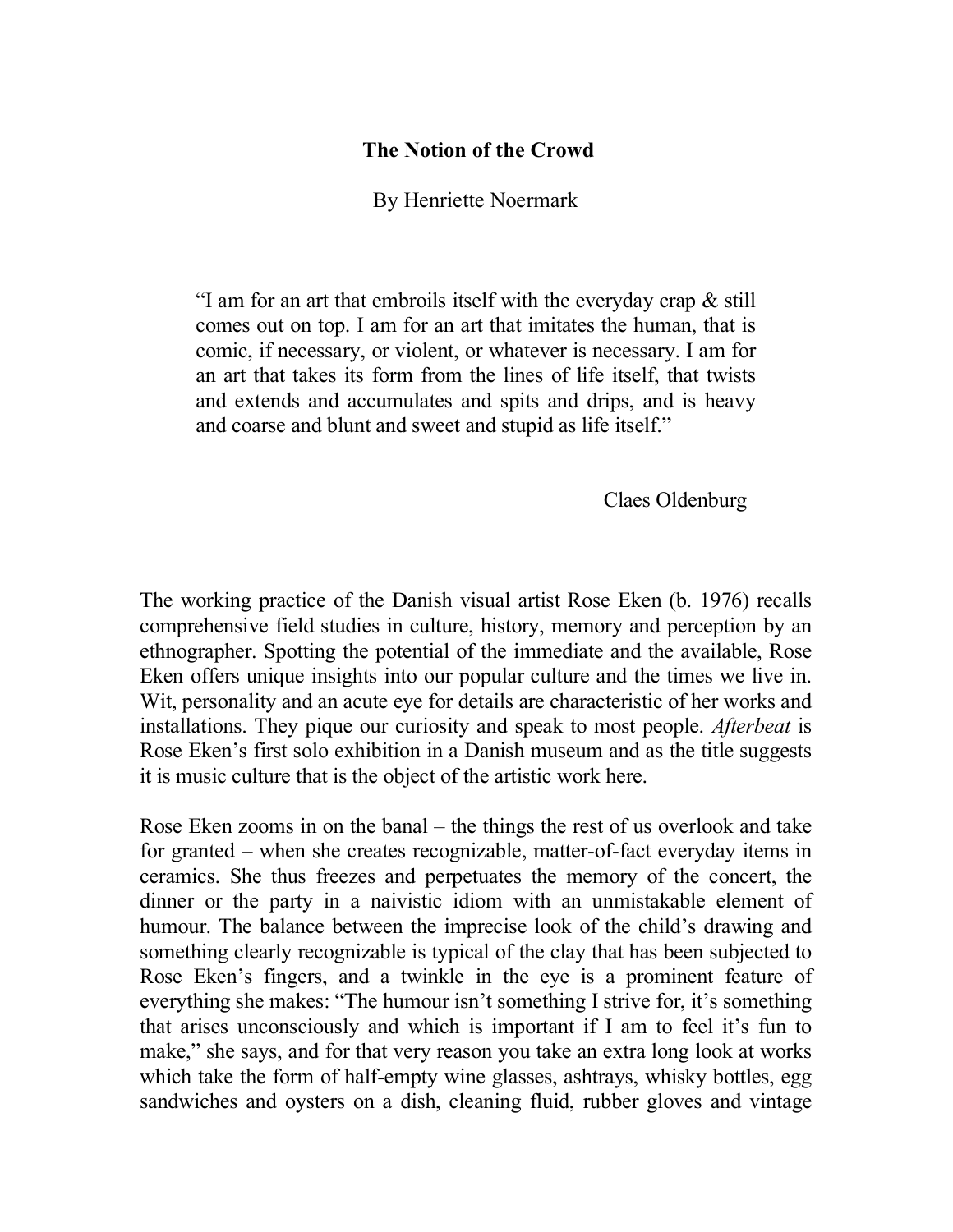kitchenware, switched-on computer screens, stilettos, Chanel make-up and whatever else you can find at the bottom of a woman's handbag. According to Rose Eken the clay is actually an undemanding material which in its basic form does not take much knowledge to work, and which many people associate with making Christmas decorations or the workbench of the modelling class. All the same it is one of the materials she loves to use, for between her fingers it is transformed into anything you like, and you can control the form – but never entirely the result and the chemical processes in the kiln.

A recurring device in her ceramic works is to model them life-size, well aware that they will shrink 10-15% in the firing process. At first glance you recognize the objects, but the small distortions of scale and precision make you wonder. When unassuming motifs bordering on the banal are distorted, this challenges our conceptions and imagination, and that is what Rose Eken achieves to perfection: she creates easily decodable visual images and guides us into a recognizable universe with which we ourselves can work further. She sets the scene, but lets the viewer continue with the work. Like a writer of fiction whose main character is described in detail, but of whom the reader forms a concrete picture.

The Danish sculptor Willy Ørskov described the concept of *time* as an important element in the viewing of objects. His concepts of *time existing, time becoming* and *time being* can be applied to Rose Eken's works, and one can say that in them time is a quite basic parameter of the experience. To handmodel hundreds of objects, place them meticulously in the kiln, fire and glaze them, or to spend a whole summer embroidering drumbeat marks on silk, requires infinite patience, and most people would give up at some point in the process. For Rose Eken, though, it seems to be a motivating factor to immerse herself entirely in a project and teach herself new methods, so in the end she can present a conceptually strong, comprehensive result which – by virtue of its volume – becomes monumental and usually overwhelming. As a viewer you can spend at least as much time exploring Eken's universe as she has spent hand-modelling the works in clay, painting or embroidering them. There is a vibrant tension between the slow process and the cornucopia of objects that is a central element in her installations. You cannot avoid being enchanted when metre-tall totem poles assembled from colourful kitchen utensils in ceramics take over a space, or when objects become scenographic narratives that insist on being heard.

One example of this is Eken's critically acclaimed solo show, *Resis-*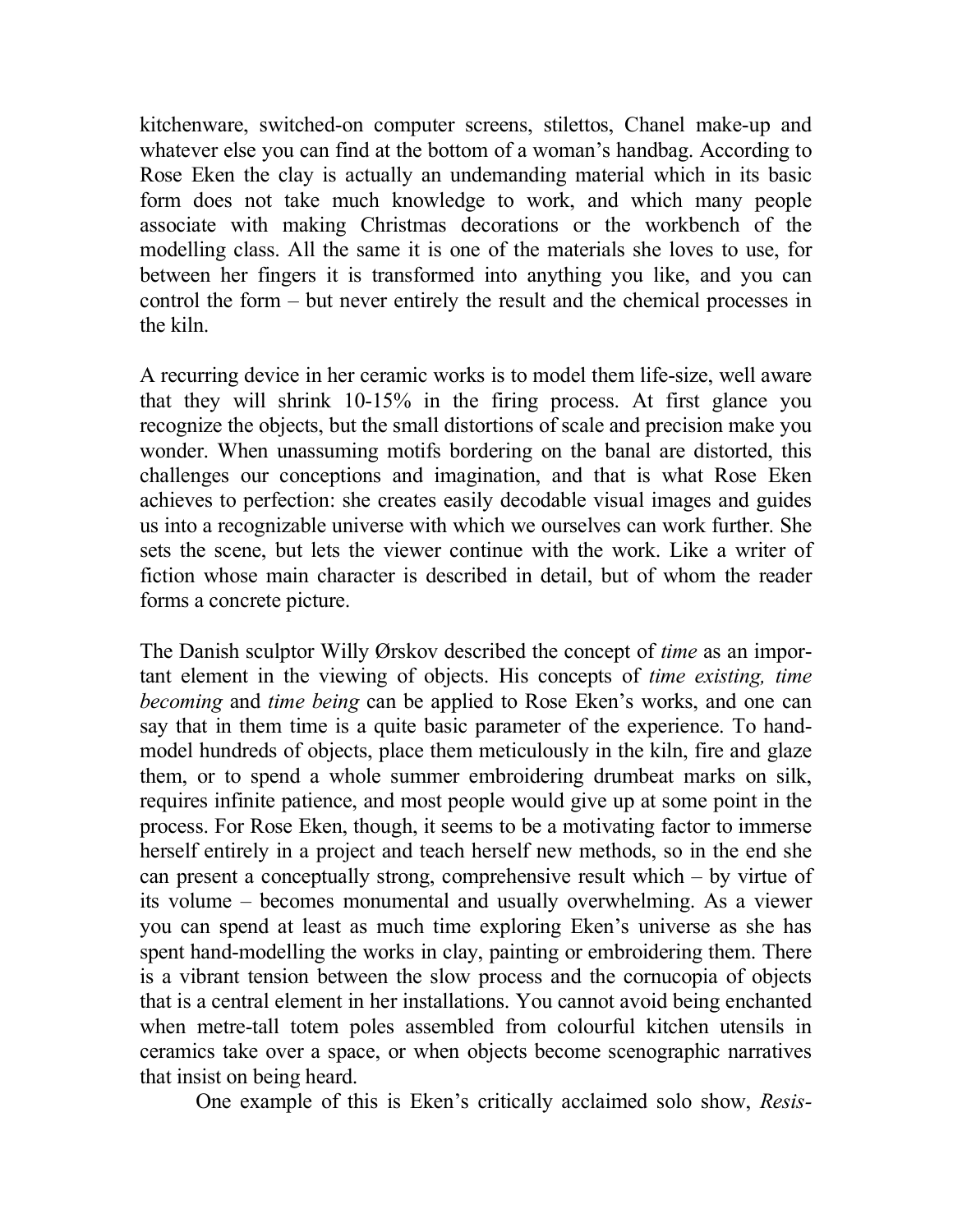*tance*, at the V1 Gallery in Copenhagen in the spring of 2018, which was a hotchpotch of ceramic artefacts that mimed worn-out Dr. Marten boots, a newspaper front page from the time of the Copenhagen squatter occupations of the 80s, cobblestones, spray-cans, jackknives, and literary classics like the S.C.U.M Manifesto, Franz Kafka and Michael Strunge. Objects offered unique insight into the time around the resistance and rebelliousness of the punk movement, and the scene around '*Ungdomshuset*' at Jagtvej 69, to which not only Eken, but many Copenhageners relates. Like a cabinet of curiosities, the exhibition showed a picture of an epoch, a microcosm of objects created from memory and research. In 2015, with the total installation *Tableau,* she transformed the same gallery into one large artist studio – a meta studio with objects that were represented in studios including her own as well as those of a number of international artist colleagues. As a viewer you could give free rein to your imagination and speculate about who drinks quarter litres of milk or coffee from the *Don't Bother Me I'm Crabby* mug, mixes paints on a Mega Mussel fine porcelain plate, has an overconsumption of painter's masking tape, brushes in all sorts of colours or a worn denim jacket hanging on the wall. Here too it was hard not to be carried away and seduced by the ordered chaos that arose on the overfilled platform in the middle of the space and the innumerable objects hidden away in corners and behind walls.

*More is more* in Eken's universe. Since the beginning of her artistic career varied repetition has been an integral part of Rose Eken's work and process. Some of the first projects she went to work on involved recreating musicians' instruments in miniature versions. In 2008-2009, she recreated hundreds of guitars and drum kits down to the smallest nerdy detail in cardboard, and *Edition of You (100 Guitars)* and *Untitled (100 Drum kits)* marked her entry on the Danish and international art scene, and since then music as a phenomenon has been a recurring focus. Her solo exhibition *Afterbeat* at Horsens Kunstmuseum similarly revolves thematically around music, time and rhythm and shows a number of embroideries created regularly since 2011.

Music as an identity-creator and bearer of cultural capital is something that Rose Eken thinks a lot about; this began back when the walls of her childhood home resounded with opera singing, a subject her mother teaches. As a teenager she worked as a stage technician and with lighting design at punk concerts, so music has been omnipresent from an early age – and has become an inevitable feature of her universe. Music affects us in ways visual art is unable to, thinks Rose Eken; its liberating immediacy and the fact that everyone relates to it appeal to her. She does not consider growing up in the milieu around the Royal Theatre in Copenhagen and her visits to the heavy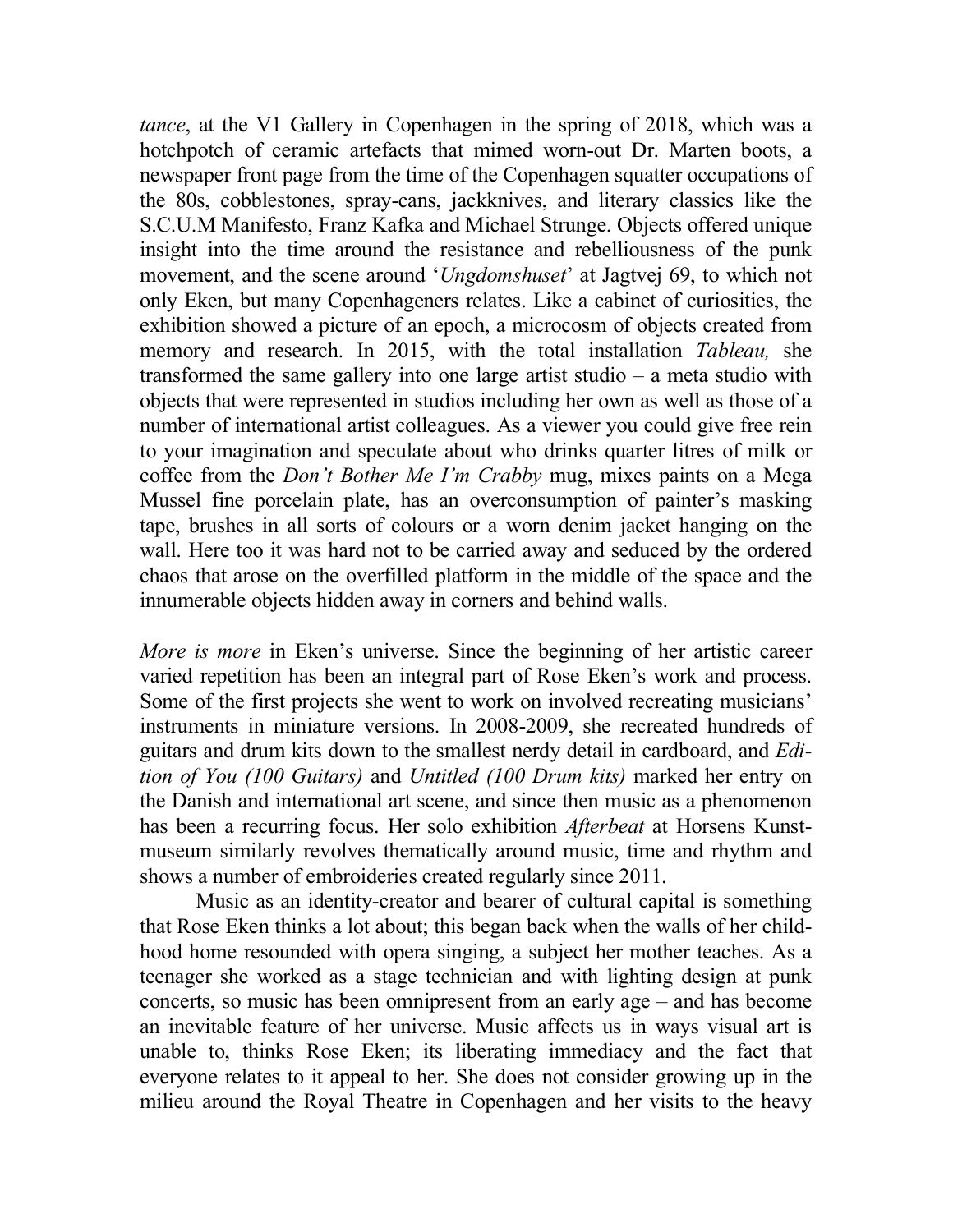metal festival Copenhell to be diametrical opposites – rather the contrary. For although the public act differently, the story of *the crowd* is the same: you arrive, listen, experience, interact and leave with more than you came with. Like an anthropologist Eken makes close studies of the culture around the concert as a collective meeting place and event; as individual experience, surrounded by the material remains subsequently abandoned.

To the rhythm of a drummer Horsens Kunstmuseum's visitors are guided through three spaces which pay tribute in turn to the audience, the concert experience and the musicians in installations that represent three very different parts of Rose Eken's artistic practice: tinsel painting (painting on glass), ceramics and embroidery. Ceramics, tinsel painting and silk embroidery are not things we traditionally associate with rock history, but that is exactly what Eken distorts and changes with *Afterbeat.* 

In the first room of the exhibition a series of large tinsel paintings hang. The special tinsel technique was introduced in Renaissance Italy and later spread as a domestic craft among American women between 1850 and 1890. Eken became fascinated with the techniques during a visit to The Folk Art Museum in New York in 2012, and later introduced the medium in her practice. In minute detail she paints a reverse image on the back of a glass plate, leaves areas transparent and adds coloured, glittering tinsel. Then the subject is built up as layers in reverse order, working from the outside in. While the motifs traditionally consist of botanical items, flowers and fruits, these are replaced in *Afterbeat* by crude, decorated battle jackets, as an ode to the symbols of the punk and heavy metal fan cultures. *Jacket with Green Sleeve* from 2018 is a leather jacket with studs, badges and painted references to the English punk band Subhumans, exemplifying her fondness for the scene surrounding the Youth House in Copenhagen and the time before it. For Eken the way the unpretentious, skewed and anti-authoritarian punk music, literature and the related culture were manifested in the 1980s and 1990s is not exclusively a personal journey, it is something most people have an attitude to. And that is what music can do, she thinks: remain ingrained in us long after an experience and become both our own personal and a collective memory. For we recognize it. We have just been there. Alone and together with hundreds, maybe thousands of others. Collectively we have danced, sung and been present in the now. It sits inside us, the concert, which is defined as "a performance of music, normally in the form of an extended event in a public space" and is linked with an overwhelmingly auditory impression.

In the second room of the exhibition Rose Eken works site-specifically with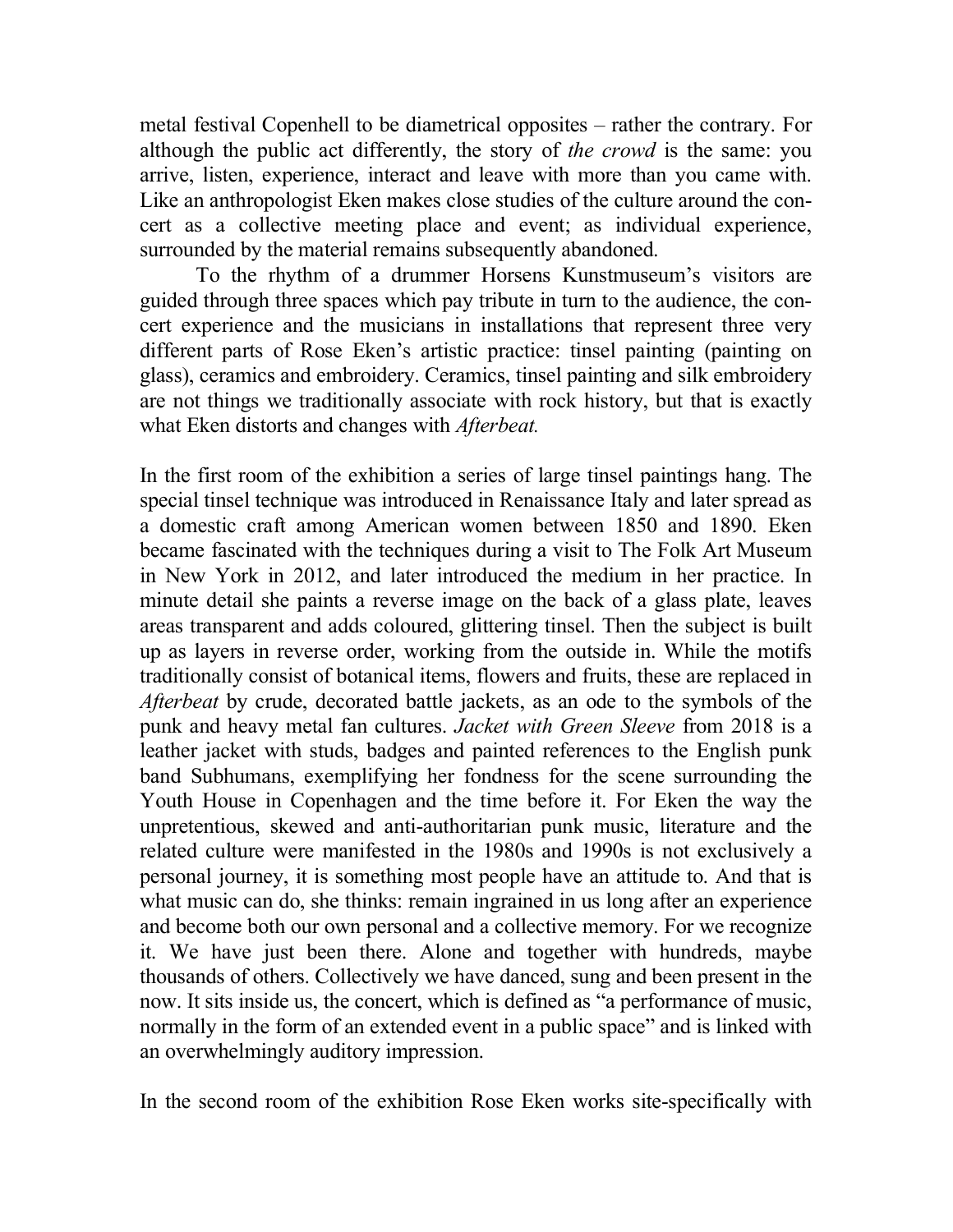the voluminous space of the museum, which provides the opportunity to take a radical spatial approach and create one of the large total installations with which her name has now become synonymous. Here, garbage is elevated to an artistic composition where objects found and recreated from memory are formed in clay. A jumbled aesthetic of decay and a crowd of figurative ceramic works formed as security barriers, plastic mugs and cigarette packets testify to the moment just after the band has left the stage and the concert is over. The work, devoid of human presence but atmospheric, shows the detritus of the concert as a snapshot in time and space. On the ground lie trampled plastic cups, test-tube shots, lighters, cigarette butts, water bottles, a lost iPhone and somebody's cap that has probably been thrown in over the crowd in a moment of sheer enthusiasm, side by side as archaeological remains which, like a *trompe-l'oeil,* appear at once true to life and strangely disproportionate.

It was a Slayer concert during the Copenhell festival in 2017 that inspired Rose Eken to make the installation. While most of the festival-goers moved in a throng over the dry grassy field towards the exit, she hung back for a while to document the accumulated rubbish and the story it told. The quantity in particular is fascinating, she thinks, for it becomes grandiose when several hundred objects are suddenly heaped up, like hundreds of Royal plastic mugs, 7-Eleven's whole range of colourful BIC lighters and generous handfuls of test-tubes of Jägermeister bitter. Like the repeated bars of the music, the tempo of the tunes and the musical breaks, in this exhibition Eken too revolves around repetition and the processual. Just as the musician in tireless concentration practices a specific riff or rhythm, Eken forms her objects with the same persistence. By creating an abundance of the same objects she punctures the ideas of exclusivity and star status. With the installation she points to the preceding relations that are present during the concert and around the music, and picks open the schism between cultural linkage or separation through genres. Rose Eken draws on our collective experience and popularculture codes when she conjures up the states and moods that the music leaves. You can almost smell the euphoric atmosphere and the sweat of the dancers in front of the stage, and hear the sound that resonates through all the corners and bodies. With apparently simple devices she more or less encapsulates the sound, transforms it into something visual, and by changing the scale and the material it comes to be about essence and narrative rather than the object itself. It becomes a feeling, a new and evocative way of perceiving our surroundings.

From the grass and the point of view of the audience, we move to the third and last space of the exhibition, dedicated to the musicians and the embroidery.